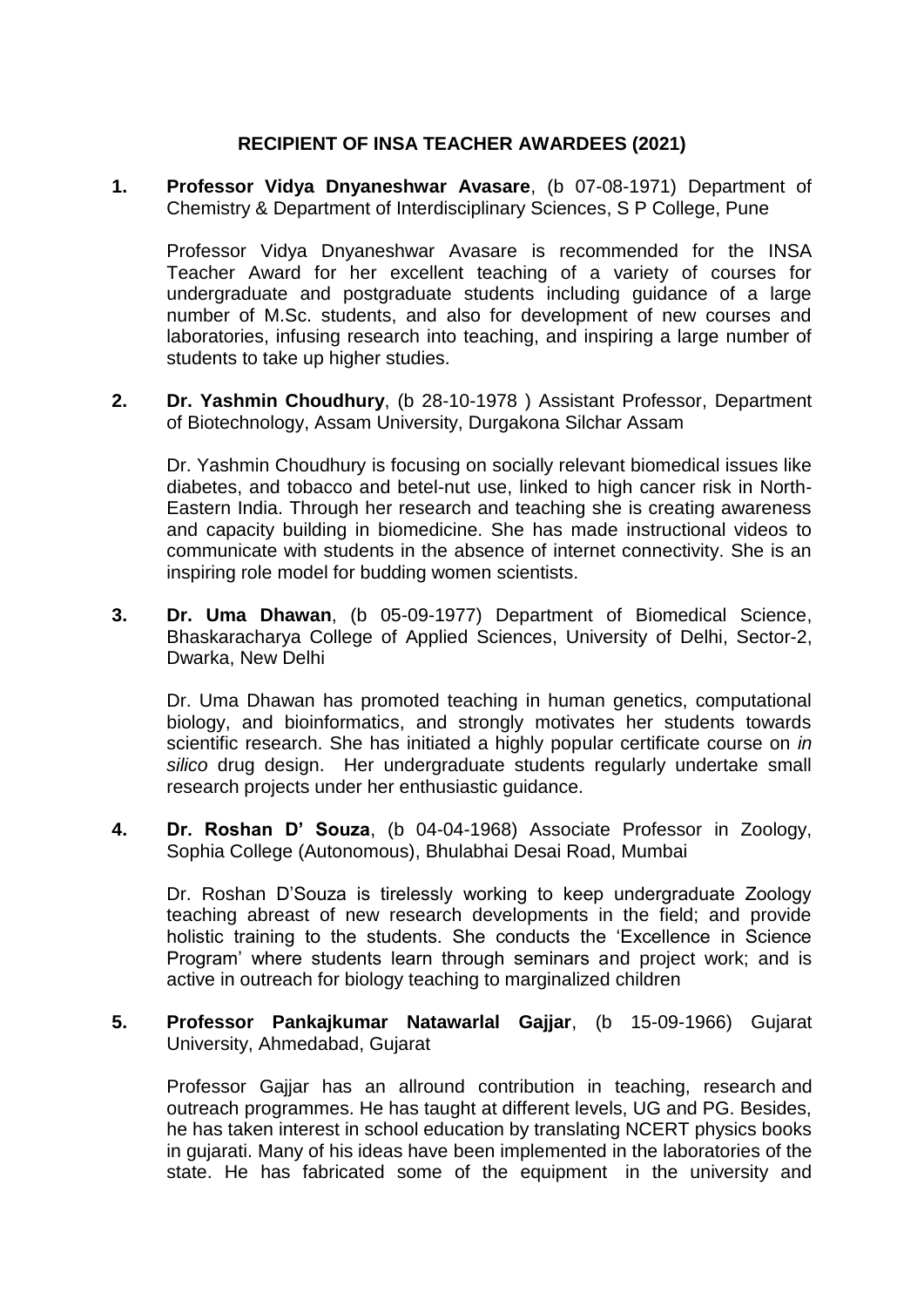encouraged other institutions in the state to develop their own. He has motivated a large number of students to join a research programme and brought about an excellent academic environment. He is also an active member of the Indian Association of Physics teachers and the Gujarat Science Academy.

**6. Professor Santosh Janardan Gharpure**, (b 07-08-1971) Department of Chemistry, Indian Institute of Technology Bombay, Powai, Mumbai

Professor Santosh Janardan Gharpure is recommended for the INSA Teacher Award for his excellence in teaching of chemistry courses for both undergraduate and postgraduate students including guidance of a large number of M.Sc. students for their project dissertations and Ph.D. students for their doctoral thesis, and also for active participation in outreach activities.

**7. Professor Naseer Iqbal**, (b 11-11-1967) Department of Physics, University of Kashmir, Srinagar

Professor Iqbal has succeeded in motivating students, both boys and girls coming from remote areas of J and K in joining a research programme. He has widened their horizons by arranging regular visits to IUCAA and other academic institutes in the country. This also involved counselling the students and sometimes their families. Professor Iqbal has set an example by teaching a variety of courses and actively pursuing research. Many of his students are faculty members in academic institutions in the country. The award is a recognition for an impact in a region full of challenges.

**8. Professor Parasar Mohanty**, (b 19-10-1967) Department of Mathematics & Statistics, Indian Institute of Technology Kanpur, UP

Parasar Mohanty strikes an excellent balance between research and teaching, bringing his research experience to bear in classroom teaching. This has resulted in a large number of his students pursuing a PhD, and many of them occupy faculty positions in premier institutes. We note also, with appreciation, his contribution to outreach activity for underprivileged students.

**9. Dr. Upendranath Nandi**, (b 03-04-1966) Associate Professor, Department of Physics Scottish Church College, Kolkata 1 & 3, Urquhart Square Kolkata West Bengal

Dr. Nandi is an outstanding teacher and has inspired his students to do excellent research. He has opened a modern research laboratory to do experimental research, a rarity in a graduate-level college. He has been teaching a wide variety of subjects from 2000 in Scottish Church College. He has been a strong motivator of many students, including from other colleges by exposing them to recent developments. His commitment to do good research has set a benchmark for others, making a lively department. He has written text books including several examples and solutions, which has helped students to grasp the basics.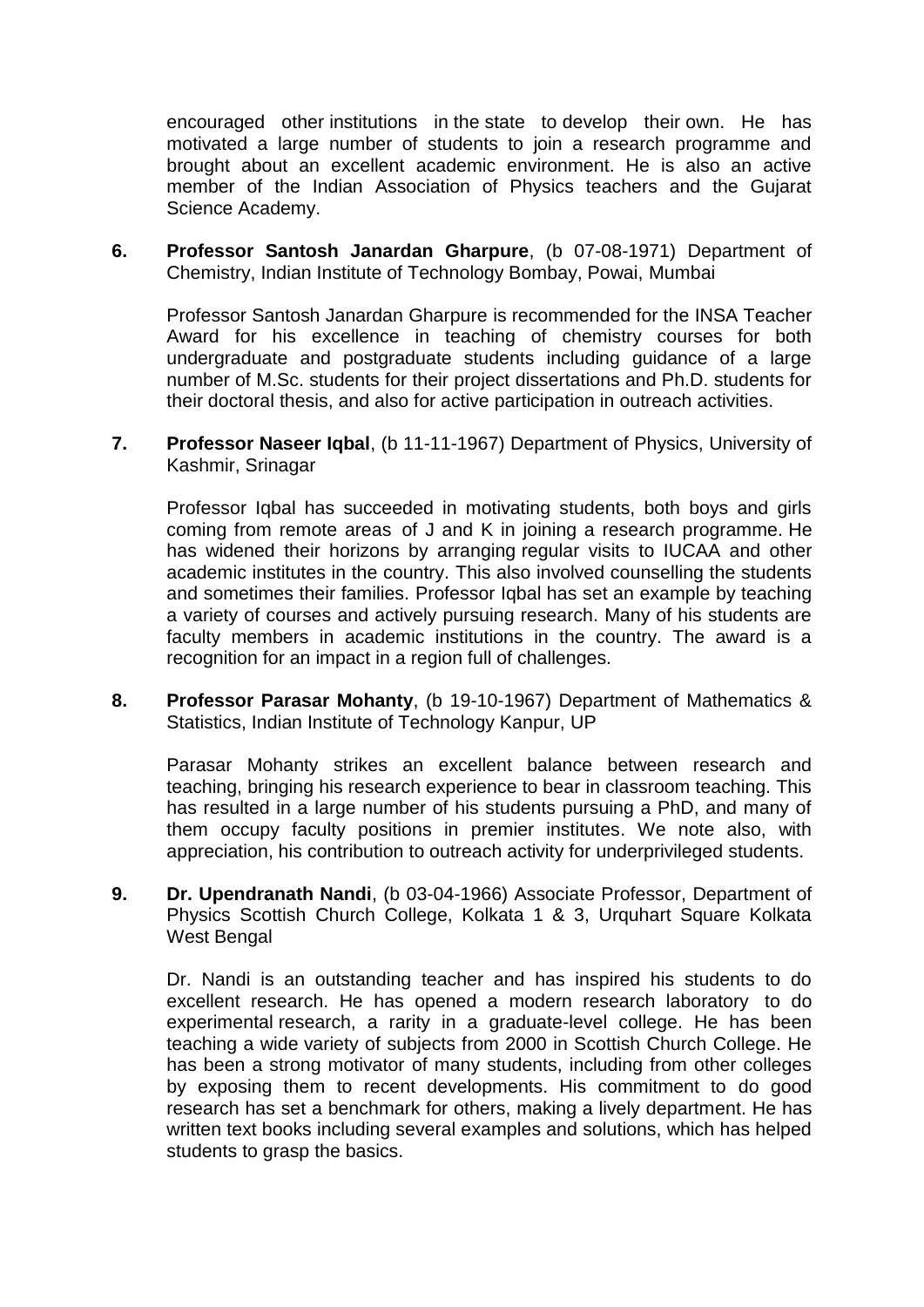**10. Dr. Charu Dogra Rawat**, (b 19-10-1977) Assistant Professor, Ramjas College, University of Delhi, Delhi

Dr. Charu Dogra Rawat has pioneered the undergraduate teaching of molecular microbiology and metagenomics through a project-based approach to expose students to practical research methodology. She organizes regular lectures/ workshops for students on diverse topics. She has been conducting the Bani School innovation camp for rural students in Himachal Pradesh under INSA outreach program.

**11. Professor Prasanta Sahoo**, (b 12-07-1969) Department of Mechanical Engineering, Jadavpur University, Kolkata

Professor Prasanta Sahoo is recommended for the INSA Teacher Award in Engineering and Technology in recognition of his excellence in teaching at both undergraduate and postgraduate levels, inspirational guidance of a large number of Masters' and Ph.D. theses, and also for designing new courses, writing textbooks and outreach activities involving delivery of popular lectures for the benefit of students.

**12. Professor Pranab Sarkar**, (b 12-06-1969) Professor in Chemistry, Visva-Bharati (Central University), Santiniketan, West Bengal

Professor Pranab Sarkar is recommended for the INSA Teacher Award for his excellence in teaching of chemistry courses at both undergraduate and postgraduate levels including guidance of a large number of M.Sc. and Ph.D. students, and also for active participation in designing new courses and development of laboratories.

**13. Professor Shalivahan**, (b 10-03-1971) Dean (Research and Development), Department of Applied Geophysics, Indian Institute of Technology (ISM), Dhanbad, Jharkhand

Professor Shalivahan is recommended for the INSA Teacher Award for his passion and excellence in teaching Geophysics courses at undergraduate and postgraduate levels. As an inspirational teacher and an active researcher, he has been instrumental in developing scientific aptitude among students and motivated many students to take up research careers in Earth Science. He has the skill to explain the complicated topics in Geophysics in a lucid and easily understandable way.

**14. Professor Uma Shankar**, (b 14-11-1967) Department of Botany, North-Eastern Hill University Umshing-Mawkynroh, NEHU Campus, Shillong, Meghalaya

Professor Uma Shankar is an inspirational teacher and an active researcher. He has a great mix of master and doctoral level students hailing from different parts of the country. Professor Shankar has a long experience of working in the North Eastern Region (NER) of India, besides working in the difficult